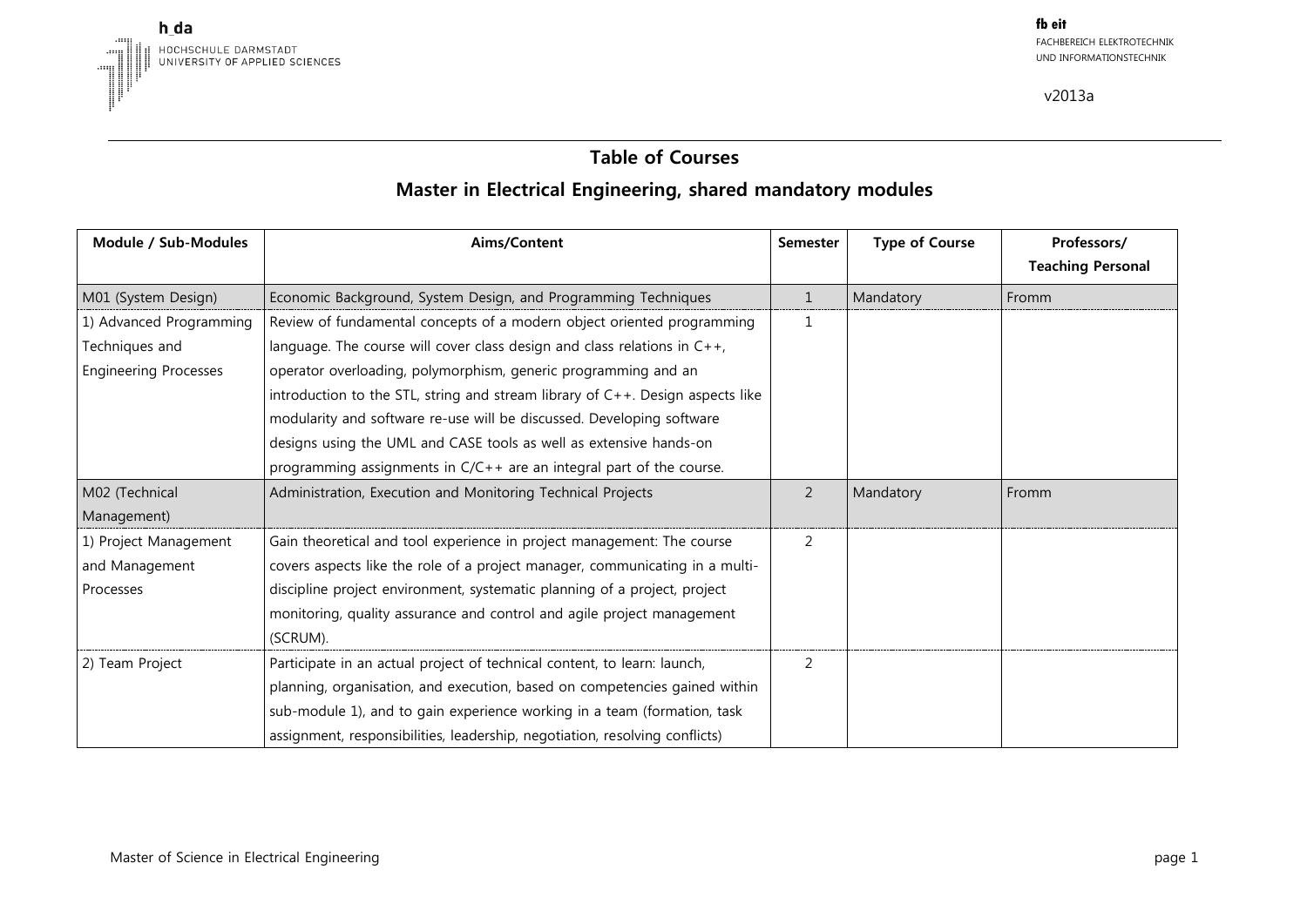

| Module / Sub-Modules      | Aims/Content                                                                    | Semester | <b>Type of Course</b>  | Professors/              |
|---------------------------|---------------------------------------------------------------------------------|----------|------------------------|--------------------------|
|                           |                                                                                 |          |                        | <b>Teaching Personal</b> |
| M03 (Industrial placement | R&D Applied Work in an Industrial Environment                                   |          | Mandatory <sup>1</sup> | BPP responsible          |
| (BPP)                     |                                                                                 |          |                        |                          |
|                           | Working in established teams and settings on today's technological              |          |                        |                          |
|                           | problems in relevant industries, participants will gain experience in an actual |          |                        |                          |
|                           | industrial environment                                                          |          |                        |                          |
| M04 (Master Thesis)       | Independent Comprehensive Research and Development Work                         |          | Mandatory              | Any professor            |
|                           |                                                                                 |          |                        |                          |

-

 $<sup>1</sup>$  Unless at least 6 month of professional experience can be proven.</sup>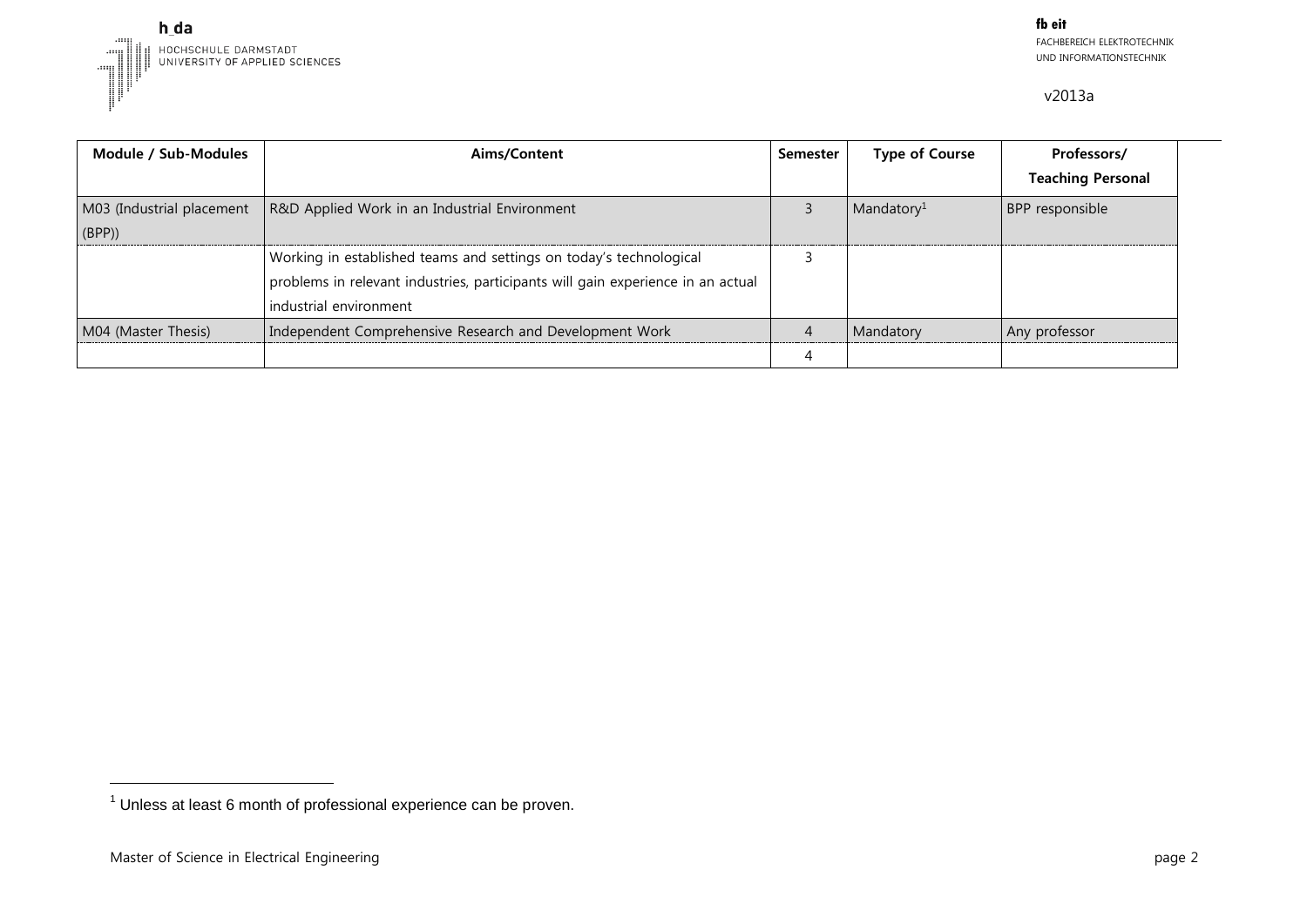

# **Table of Courses Master in Electrical Engineering, specialisation in Automation**

| <b>Module / Sub-Modules</b>                                     | <b>Aims/Content</b>                                                                                                                                                                                                                                                  | <b>Semester</b> | <b>Type of Course</b> | Professors/<br><b>Teaching Personal</b> |
|-----------------------------------------------------------------|----------------------------------------------------------------------------------------------------------------------------------------------------------------------------------------------------------------------------------------------------------------------|-----------------|-----------------------|-----------------------------------------|
| MA01 (Advanced<br>Automation)                                   | Modelling, Design, Analysis, and Simulation of Event-discrete Systems and of<br>Safe Processes and Products                                                                                                                                                          | $\mathbf{1}$    | Mandatory             | <b>Simons</b>                           |
| 1) Intelligent automation<br>for safe processes and<br>products | Gain theoretical and practical knowledge in modern automation technology<br>for safe processes and products covering basics of safety critical systems,<br>design and development, fault detection and fault tolerance, verification and                             | $\mathbf{1}$    |                       | <b>Simons</b>                           |
| 2) Event-discrete systems                                       | validation, approval procedures, production and lifecycle safety; case study<br>Gain knowledge on theory, design and simulation of process modelling me-                                                                                                             | 1               |                       | Kleinmann                               |
|                                                                 | thods, characterization of event-discrete control systems, Petri nets, Markov<br>theory, deterministic and non-deterministic automata, hybrid systems,<br>computer-based simulation, as supported by case studies                                                    |                 |                       |                                         |
| MA02 (Advanced<br><b>Information Technology)</b>                | JAVA and GUI programming, Android                                                                                                                                                                                                                                    | $\mathbf 1$     | Mandatory             | Rücklé                                  |
| 1) High Level Languages<br>and Frameworks                       | The course will cover JAVA classes and interfaces, Threads and<br>synchronization, Network interfaces, Framework development tools, e.g.<br>Android, Graphical user interfaces. Practical programming assignments in<br>JAVA and Android will be part of the course. | 1               |                       | Rücklé                                  |
| 2) Distributed Systems                                          | Participants will be introduced to the principals of distributed computing<br>environments. The course will cover hardware and software components of<br>distributed systems, network layers and protocols, network services and<br>security concepts.               |                 |                       | Rücklé                                  |
| MA03(Advanced Feedback                                          | Modern Control Engineering Using State-Space Control and Adaptive and                                                                                                                                                                                                | $\overline{2}$  | Mandatory             | <b>Weigl-Seitz</b>                      |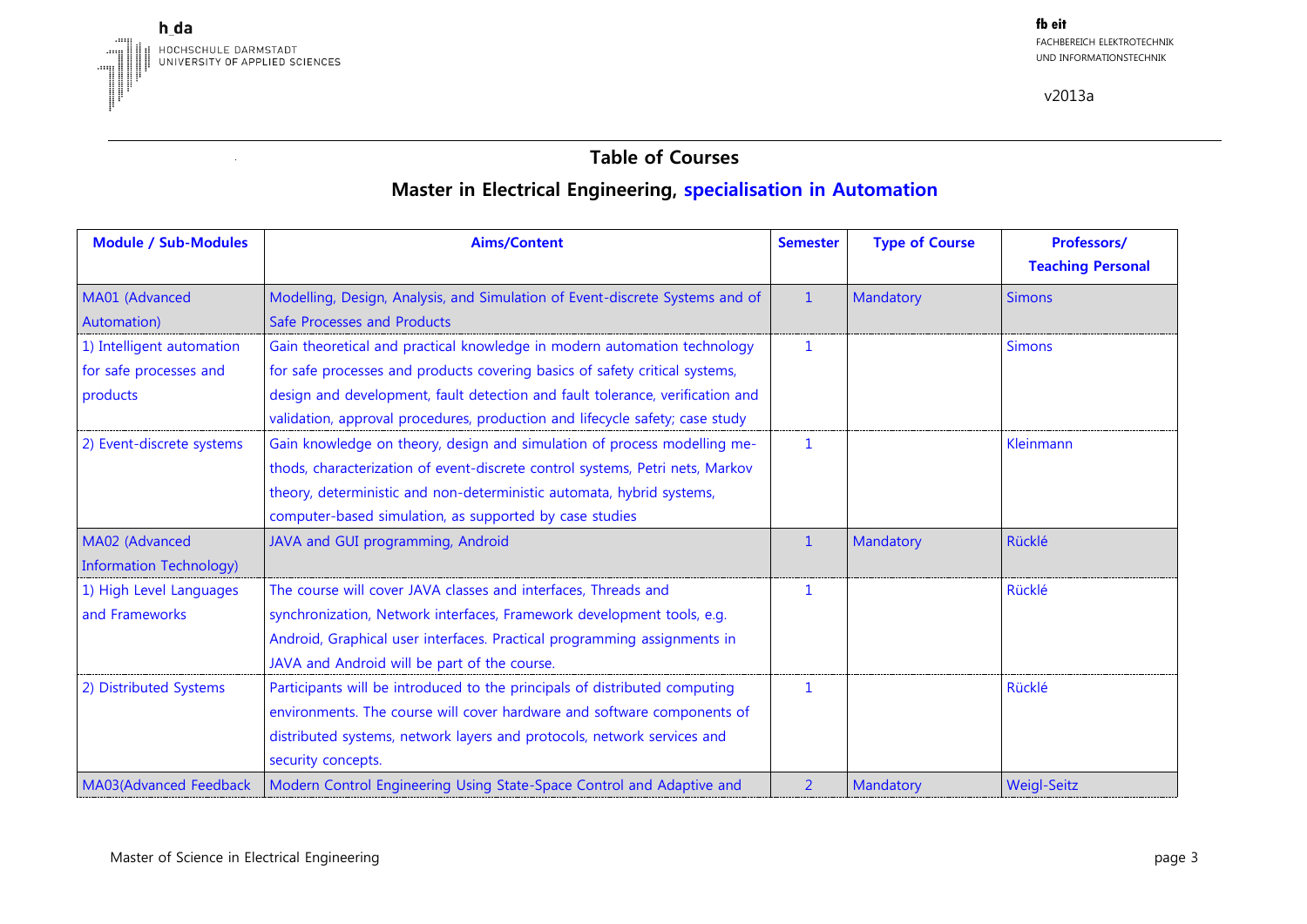

| <b>Module / Sub-Modules</b> | <b>Aims/Content</b>                                                            | <b>Semester</b> | <b>Type of Course</b> | Professors/              |
|-----------------------------|--------------------------------------------------------------------------------|-----------------|-----------------------|--------------------------|
|                             |                                                                                |                 |                       | <b>Teaching Personal</b> |
| Control)                    | <b>Learning Control</b>                                                        |                 |                       |                          |
| 1) Synthesis of dynamic     | Gain theoretical and practical knowledge on modelling and synthesis of         | $\overline{2}$  |                       | <b>Weigl-Seitz</b>       |
| systems using state-space   | dynamic systems                                                                |                 |                       |                          |
| models                      | using state variables:                                                         |                 |                       |                          |
|                             | state space representation, canonical forms, transformations, controllability, |                 |                       |                          |
|                             | observability, design of state variable feedback controllers and observers,    |                 |                       |                          |
|                             | state feedback by optimal control                                              |                 |                       |                          |
| 2) Adaptive and learning    | Gain knowledge on theory and simulation of adaptive and learning control       | $\overline{2}$  |                       | Kleinmann                |
| control                     | systems: system classification, digital process modelling and online           |                 |                       |                          |
|                             | identification, adaptation and deadbeat controllers, controller design,        |                 |                       |                          |
|                             | dynamic behaviour, configuration issues, structure of learning control loops,  |                 |                       |                          |
|                             | neural networks in learning control                                            |                 |                       |                          |
| MA04 (Advanced Robotics)    | Tele-Manipulators and Nonlinear Robot Control                                  | $\overline{2}$  | Mandatory             | Weber                    |
| 1) Tele-Manipulators        | Gain experience with telemanipulation, its requirements and fields of          | 2               |                       | Weber                    |
|                             | applications of telepresence, modes of operation, human machine                |                 |                       |                          |
|                             | interfaces, mobile telemanipulators, overall control schemes, force feedback,  |                 |                       |                          |
|                             | sensor-based and sensorless feedback                                           |                 |                       |                          |
| 2) Model-based non-linear   | Gain experience with and analyse dynamics of robot arms, iterative and         | $\overline{2}$  |                       | Weber                    |
| robot control               | closed forms of dynamics, numeric and symbolic modelling schemes,              |                 |                       |                          |
|                             | schemes of model-based nonlinear control methods, design of model-based        |                 |                       |                          |
|                             | controllers, Cartesian-based and non-analytical control schemes as neural      |                 |                       |                          |
|                             | network or fuzzy, hybrid position/force control schemes                        |                 |                       |                          |
| MA05 (Autonomous            | System Design, Control and Task Planning for Autonomous Mobile Systems         | $\mathbf{1}$    | <b>Elective</b>       | <b>Weigl-Seitz</b>       |
| Systems)                    |                                                                                |                 |                       |                          |
| 1) Mobile robots            | Gain theoretical knowledge on system design and control of autonomous          | 1               |                       | Simons,                  |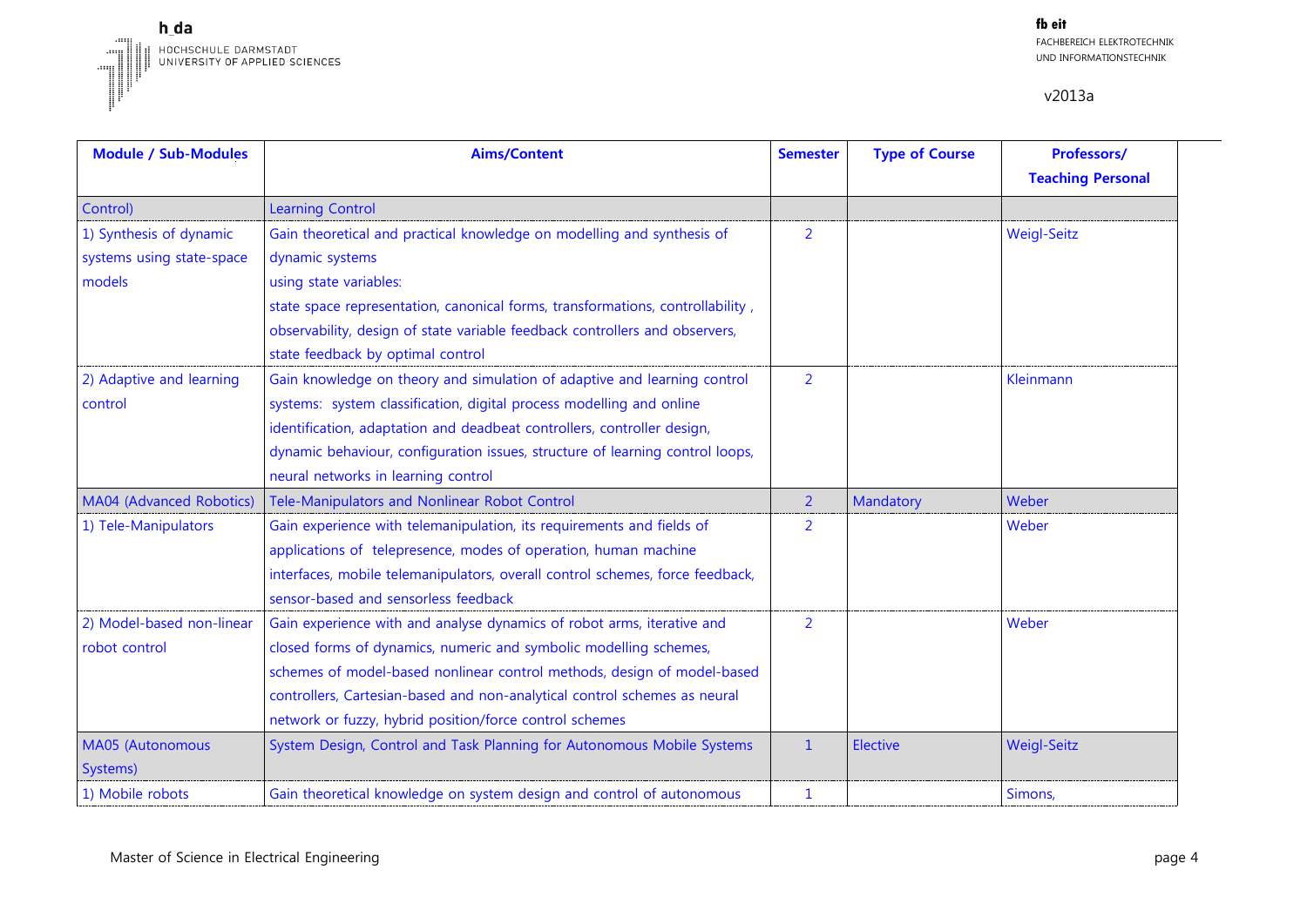

| <b>Module / Sub-Modules</b> | <b>Aims/Content</b>                                                          | <b>Semester</b> | <b>Type of Course</b> | Professors/              |
|-----------------------------|------------------------------------------------------------------------------|-----------------|-----------------------|--------------------------|
|                             |                                                                              |                 |                       | <b>Teaching Personal</b> |
|                             | mobile robots: Locomotion, kinematics, sensors, mobile robot localization    |                 |                       | <b>Weigl-Seitz</b>       |
|                             | (odometry), control structures, basics of motion planning and navigation,    |                 |                       |                          |
|                             | obstacle avoidance                                                           |                 |                       |                          |
| 2) Task planning in         | Gain knowledge on task planning issues for cooperating autonomous            | $\mathbf{1}$    |                       | Kleinmann, Weigl-Seitz   |
| unstructured environments   | systems:                                                                     |                 |                       |                          |
|                             | system characteristics, methods for task specification by the operator, path |                 |                       |                          |
|                             | planning using maps, autonomous map generation, motion                       |                 |                       |                          |
|                             | planning/interaction of manipulator and platform, knowledge representation,  |                 |                       |                          |
|                             | task execution in cooperating mobile swarms                                  |                 |                       |                          |
| MA06 (Information and       | Model based real-time simulation of mechatronic systems and modern           | $\overline{2}$  | Elective              | Schnell                  |
| simulation systems in       | information systems in industrial automation.                                |                 |                       |                          |
| industrial development and  |                                                                              |                 |                       |                          |
| automation                  |                                                                              |                 |                       |                          |
| 1) Model-based real-time    | The course covers modelling and classification of mechatronic systems, real  | 2               |                       | Schnell                  |
| simulation of mechatronic   | time simulation and rapid prototyping methods, hardware in the loop,         |                 |                       |                          |
| systems                     | software in the loop and processor in the loop, automatic code generation.   |                 |                       |                          |
| 2) Information systems in   | This course provides an introduction to the concepts of information systems  | 2               |                       | <b>Garrelts</b>          |
| industrial automation       | used in industrial automation. It covers the areas                           |                 |                       |                          |
|                             | - Enterprise management levels                                               |                 |                       |                          |
|                             | - Manufacturing Execution Systems (tasks, aims and structures of MES)        |                 |                       |                          |
|                             | - Data Acquisition (e. g. OPC-technologies)                                  |                 |                       |                          |
|                             | - Data exchange to ERP-systems                                               |                 |                       |                          |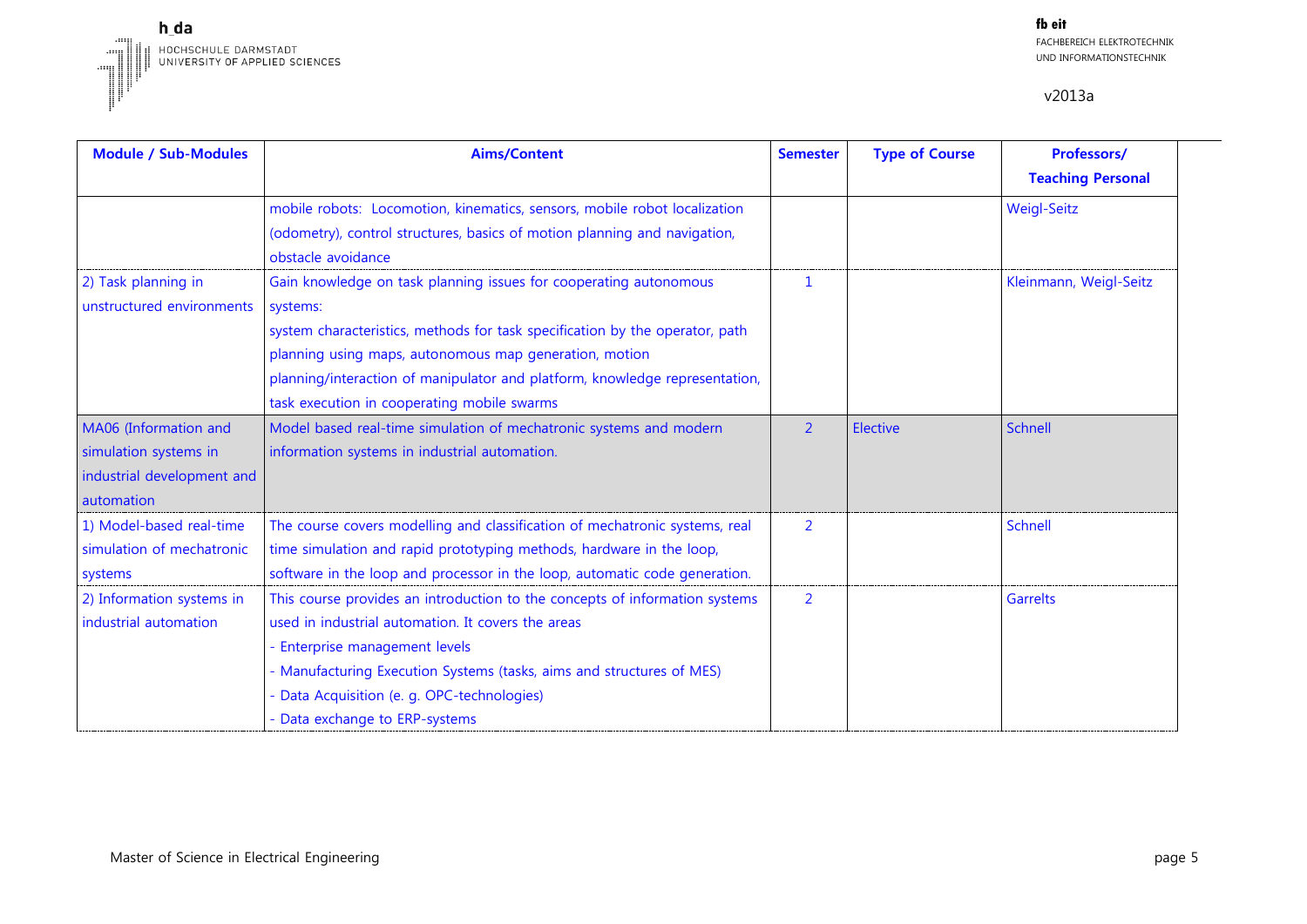

### **Table of Courses**

## **Master in Electrical Engineering, specialisation in Communications**

| <b>Module / Sub-Modules</b>              | <b>Aims/Content</b>                                                                                                                                                                                                                                                                                                                                                                                              | <b>Semester</b> | <b>Type of Course</b> | Professors/<br><b>Teaching Personal</b> |
|------------------------------------------|------------------------------------------------------------------------------------------------------------------------------------------------------------------------------------------------------------------------------------------------------------------------------------------------------------------------------------------------------------------------------------------------------------------|-----------------|-----------------------|-----------------------------------------|
| MC01 (Advanced<br>Modulation and Coding) | Theory and Applications of Advanced Modulation and Coding                                                                                                                                                                                                                                                                                                                                                        |                 | Mandatory             | Kuhn                                    |
| 1) Lecture                               | Participants will gain expertise, with communications systems and their<br>transmission components. They will be acquainted with digital signal coding,                                                                                                                                                                                                                                                          | 1               |                       | Kuhn, Götze                             |
| 2) Laboratory                            | and applications thereof, specifically with topics as:<br>Foundations of information theory, digital modulation, channel coding,<br>source coding, applications and practical systems                                                                                                                                                                                                                            |                 |                       |                                         |
| MC02 (Information<br>Networks)           | Protocols, Structures and Performance of Local and Wide Area Wire-Line<br><b>Networks</b>                                                                                                                                                                                                                                                                                                                        | $\mathbf{1}$    | Mandatory             | Chen                                    |
| 1) Lecture                               | Gain understanding in analysing, planning and optimizing modern packet<br>networks to learn: topology and technology of metropolitan area network<br>and wide area network, availability of networks, Layer 1 protocols like SDH,<br>Layer 2 protocols like Ethernet and ATM, Internetworking including IP,<br>routing and MPLS, analysis of network performance parameters by applica-<br>tion of queue theory. | $\mathbf{1}$    |                       | Chen, Gerdes                            |
| 2) Laboratory                            | Characterization and measurement of protocol behaviour, network delay and<br>throughput                                                                                                                                                                                                                                                                                                                          | $\mathbf{1}$    |                       |                                         |
| MC03 (Digital Signal<br>Processing)      | Theory and Applications of Digital Signal Processing Systems                                                                                                                                                                                                                                                                                                                                                     | $\overline{2}$  | mandatory             | <b>Krauss</b>                           |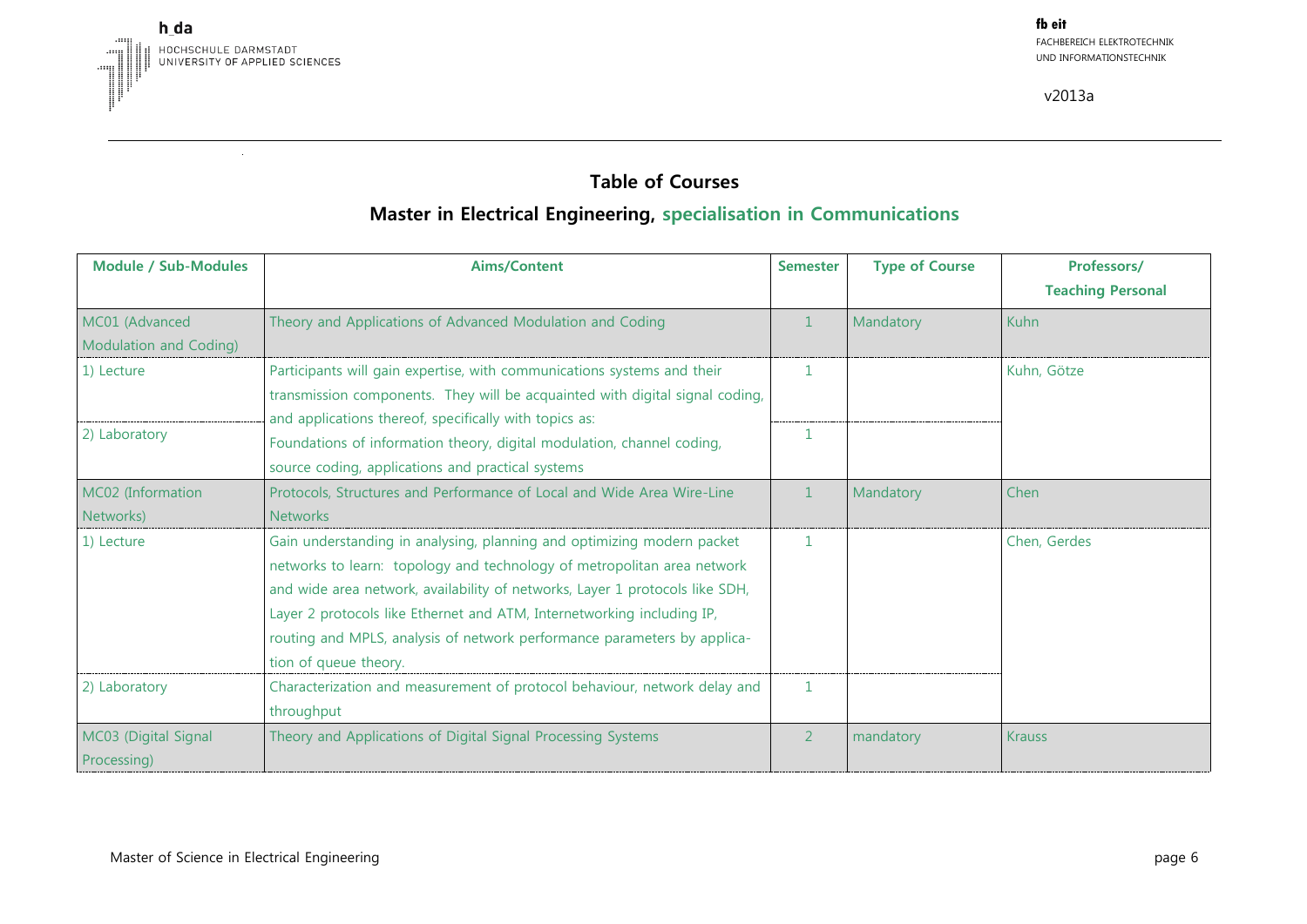

| <b>Module / Sub-Modules</b>                   | <b>Aims/Content</b>                                                                                                                                                                                                                                                                                                                                                                                                                                                                                                                                                                                                                                           | <b>Semester</b> | <b>Type of Course</b> | Professors/<br><b>Teaching Personal</b> |
|-----------------------------------------------|---------------------------------------------------------------------------------------------------------------------------------------------------------------------------------------------------------------------------------------------------------------------------------------------------------------------------------------------------------------------------------------------------------------------------------------------------------------------------------------------------------------------------------------------------------------------------------------------------------------------------------------------------------------|-----------------|-----------------------|-----------------------------------------|
| 1) Lecture                                    | Participants will master theory and applications of discrete signals and<br>systems, by being exposed to topics as:<br>Discrete-time signals and systems, principles and methods of digital filter                                                                                                                                                                                                                                                                                                                                                                                                                                                            | 2               |                       | Götze, Wirth                            |
| 2) Laboratory                                 | design (IIR and FIR), DSP in image with applications to image enhancement,<br>restoration and segmentation, DSP in speech processing with applications to<br>speech analysis and synthesis                                                                                                                                                                                                                                                                                                                                                                                                                                                                    | 2               |                       |                                         |
| MC04 (Microwave<br>Components and Systems)    | Microwave Technology, Systems and Component Characterisation                                                                                                                                                                                                                                                                                                                                                                                                                                                                                                                                                                                                  | $\overline{2}$  | Mandatory             | Schmiedel                               |
| Microwave Components                          | Participants will learn to specify and develop microwave components and<br>systems, studying their fields of application, theory of operation and practical<br>use of suitable measurement techniques. They will gain practical<br>understanding of topics as characterisation methods for microwave<br>technology, microwave systems, RF and microwave measurements, and will<br>be equipped for independent R&D tasks concerning:<br>Microwave technology (transmission lines, antennas, circuitry), microwave<br>systems (synthesizers, oscillators, mixers, receivers, transmitters),<br>measurements (network and spectrum analysis, s-parameter, noise) | 2               |                       | Schmiedel                               |
| Microwave Systems                             | The course will cover receiver and transmitter architectures, design and<br>performance issues, superhet-, low-IF-, DC- and SDR concepts;<br>as well as analysis of microwave sub-systems harmonic balance and its<br>application to nonlinear microwave circuits, e.g. power amplifiers, oscillators<br>and mixers and method of moments and its application to antenna problems                                                                                                                                                                                                                                                                             | 2               |                       | Gaspard                                 |
| MC05 (Mobile and Satellite<br>Communications) | Mobile and, Satellite Communication Techniques and Systems                                                                                                                                                                                                                                                                                                                                                                                                                                                                                                                                                                                                    | $\mathbf{1}$    | Elective              | Kuhn                                    |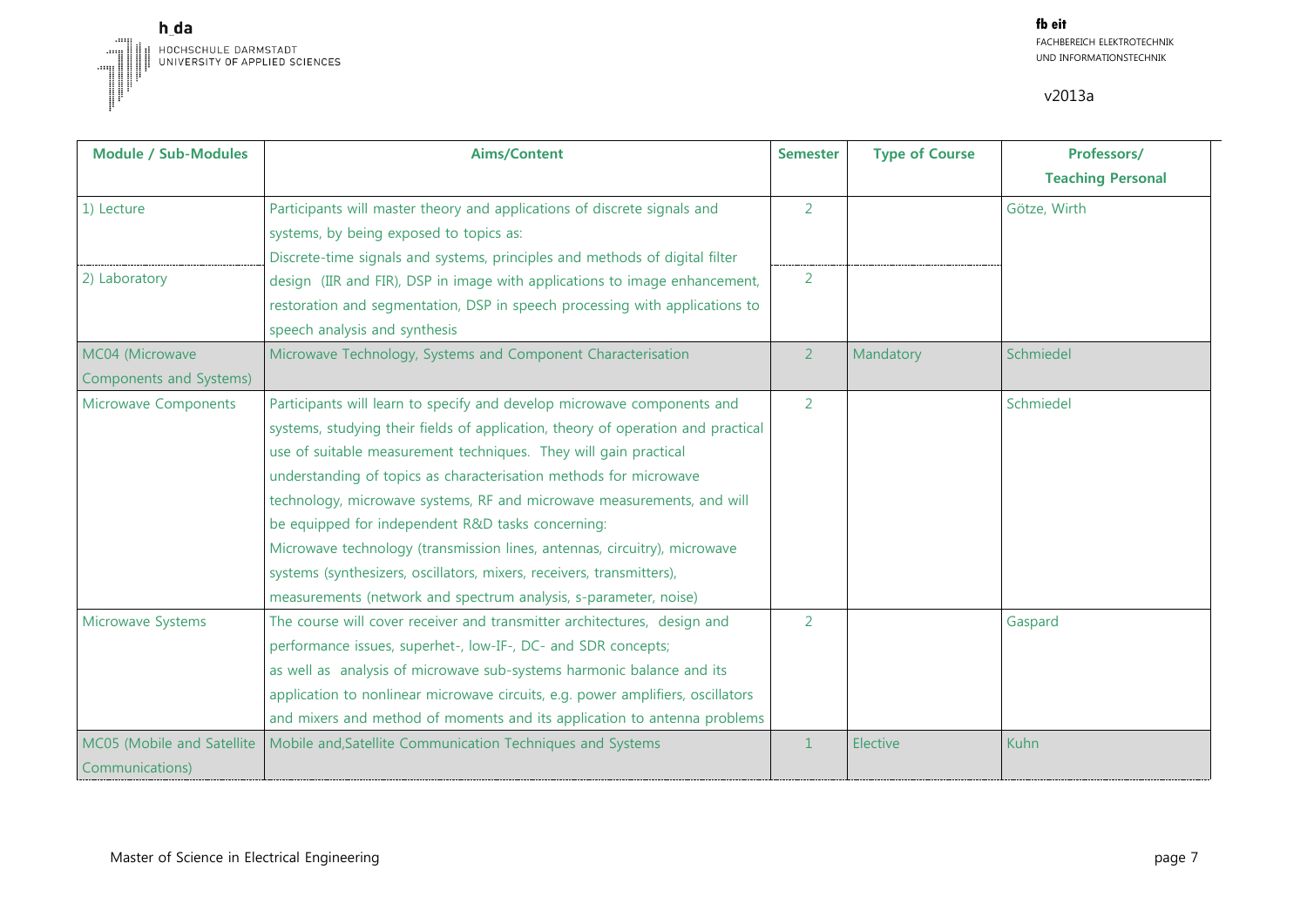

| <b>Module / Sub-Modules</b>      | <b>Aims/Content</b>                                                                                                                                                                                                                                                                                                                                                                                                                                                                                                                                                                                                | <b>Semester</b> | <b>Type of Course</b> | Professors/<br><b>Teaching Personal</b> |
|----------------------------------|--------------------------------------------------------------------------------------------------------------------------------------------------------------------------------------------------------------------------------------------------------------------------------------------------------------------------------------------------------------------------------------------------------------------------------------------------------------------------------------------------------------------------------------------------------------------------------------------------------------------|-----------------|-----------------------|-----------------------------------------|
| 1) Mobile Communications         | Participants will learn to understand, design, modify, operate and evaluate<br>modern wireless and mobile communication systems, getting acquainted<br>with topics as:<br>Mobile Communications (use, applications, signal propagation, multiplexing,<br>modulation schemes, cellular systems, media access, wireless<br>telecommunication systems and standards, network protocols, support for<br>mobility, network planning), Satellite Communications (satellite orbits, link<br>analysis, modulation, multiple access, network architecture, communication<br>payload, earth station, satellite applications) | $\mathbf{1}$    |                       | Kuhn, Chen                              |
| 2. Satellite<br>Communications   | The course will cover an introduction to satellite orbits, link analysis and<br>communication payloads. A focus will be put on state of the art satellite<br>applications like GNSS, world wide communication systems and remote<br>sensing.                                                                                                                                                                                                                                                                                                                                                                       |                 |                       | Schmiedel                               |
| MC06 (Optical<br>Communications) | Communications Engineering based on Optical Waveguides and<br>Components, Optical Procedures                                                                                                                                                                                                                                                                                                                                                                                                                                                                                                                       | 2               | Elective              | Loch                                    |
| 1) Lecture                       | Participants will learn theory and gain practical understanding of fibre optic<br>systems in simple structure as well as in multiplexed structures: in particular,<br>this includes the study of optical fibres and all relevant components, e.g.<br>optical connections, optical sources, optical amplifiers, optical detectors and<br>receivers; coherent optical communication systems and measurement<br>procedures for characterization of fibre based systems are also discussed.                                                                                                                            | 2               |                       | Loch, Chen                              |
| 2) Laboratory                    | Simulation of optical fibre systems, measurement techniques                                                                                                                                                                                                                                                                                                                                                                                                                                                                                                                                                        | 2               |                       |                                         |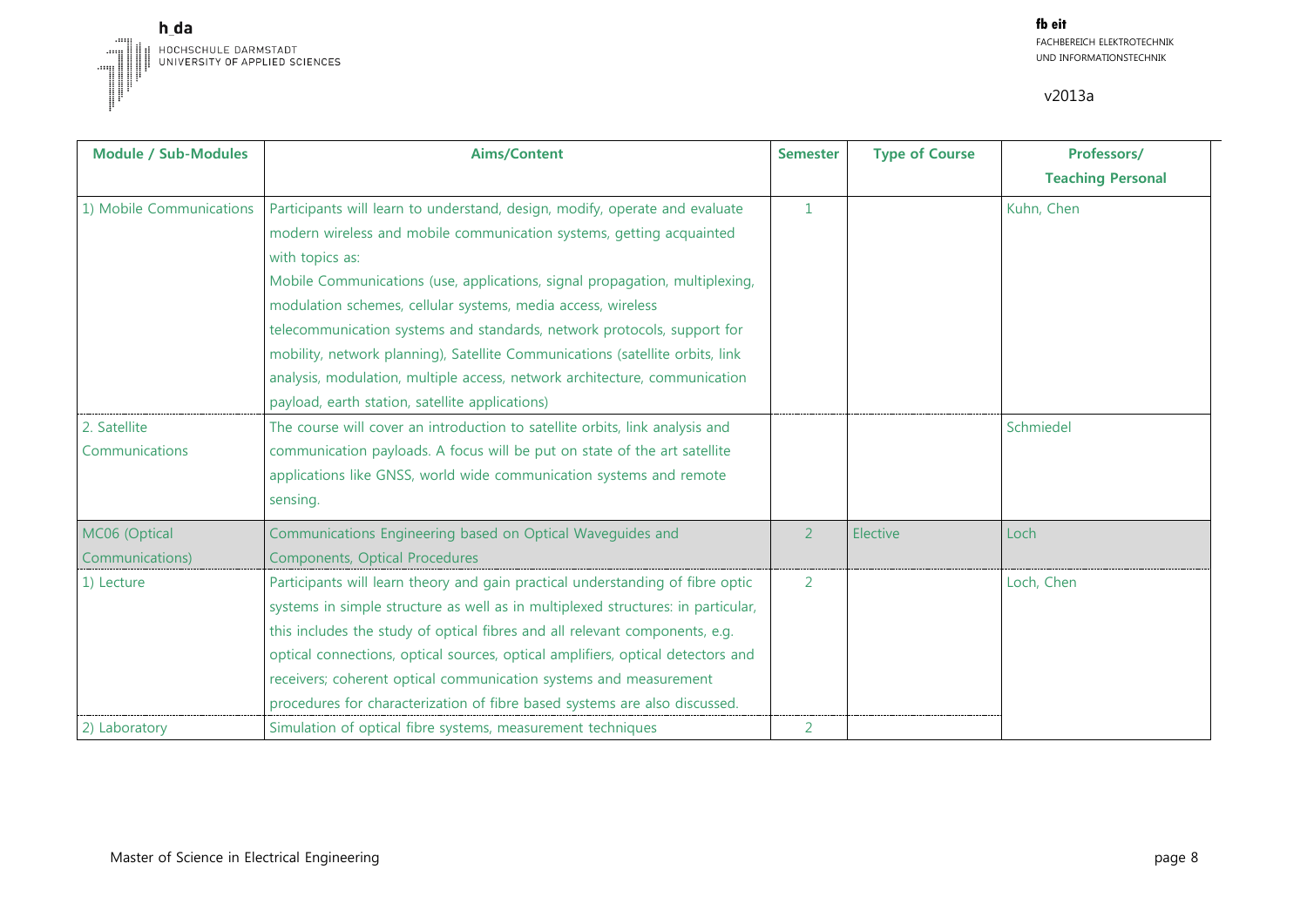

#### **Table of Courses**

# **Master in Electrical Engineering, specialisation in Microelectronics**

| <b>Module / Sub-Modules</b> | <b>Aims/Content</b>                                                            | <b>Semester</b> | <b>Type of Course</b> | Professors/              |
|-----------------------------|--------------------------------------------------------------------------------|-----------------|-----------------------|--------------------------|
|                             |                                                                                |                 |                       | <b>Teaching Personal</b> |
| MM01 (Complex Digital       | Functional Description and Design Methodology                                  | $\overline{2}$  | Mandatory             | Meuth                    |
| Architectures)              |                                                                                |                 |                       |                          |
| 1) Lecture                  | Use of modern FPGA technology as design and hardware implementation            | 2               |                       | Meuth / Jakob            |
|                             | tool, and use of further design software packages, to learn following topics:  |                 |                       |                          |
|                             | Automata, state machines, digital coding and number representations of         |                 |                       |                          |
| 2) Laboratory               | hardware relevance, algorithms and architectures, performance and              | 2               |                       |                          |
|                             | tradeoffs, interfacing, error coding, error detection, and recovery, hardware- |                 |                       |                          |
|                             | based encryption                                                               |                 |                       |                          |
| MM02 (Advanced              | Embedded Operating Systems and modern microcontroller architectures            | $\mathbf{1}$    | Mandatory             | Fromm                    |
| <b>Embedded Systems)</b>    |                                                                                |                 |                       |                          |
| 1) Embedded Operating       | Participants will be exposed to and gain working experience with processes,    |                 |                       | Fromm                    |
| Systems                     | threads, memory and data management, reactive systems, state machine           |                 |                       |                          |
|                             | design and coding, IP components, system-on-chip, hardware driver              |                 |                       |                          |
|                             | concepts, interprocess communications, case studies of operating systems.      |                 |                       |                          |
|                             | Practical programming assignments in C using state of the art operating        |                 |                       |                          |
|                             | systems are part of the course.                                                |                 |                       |                          |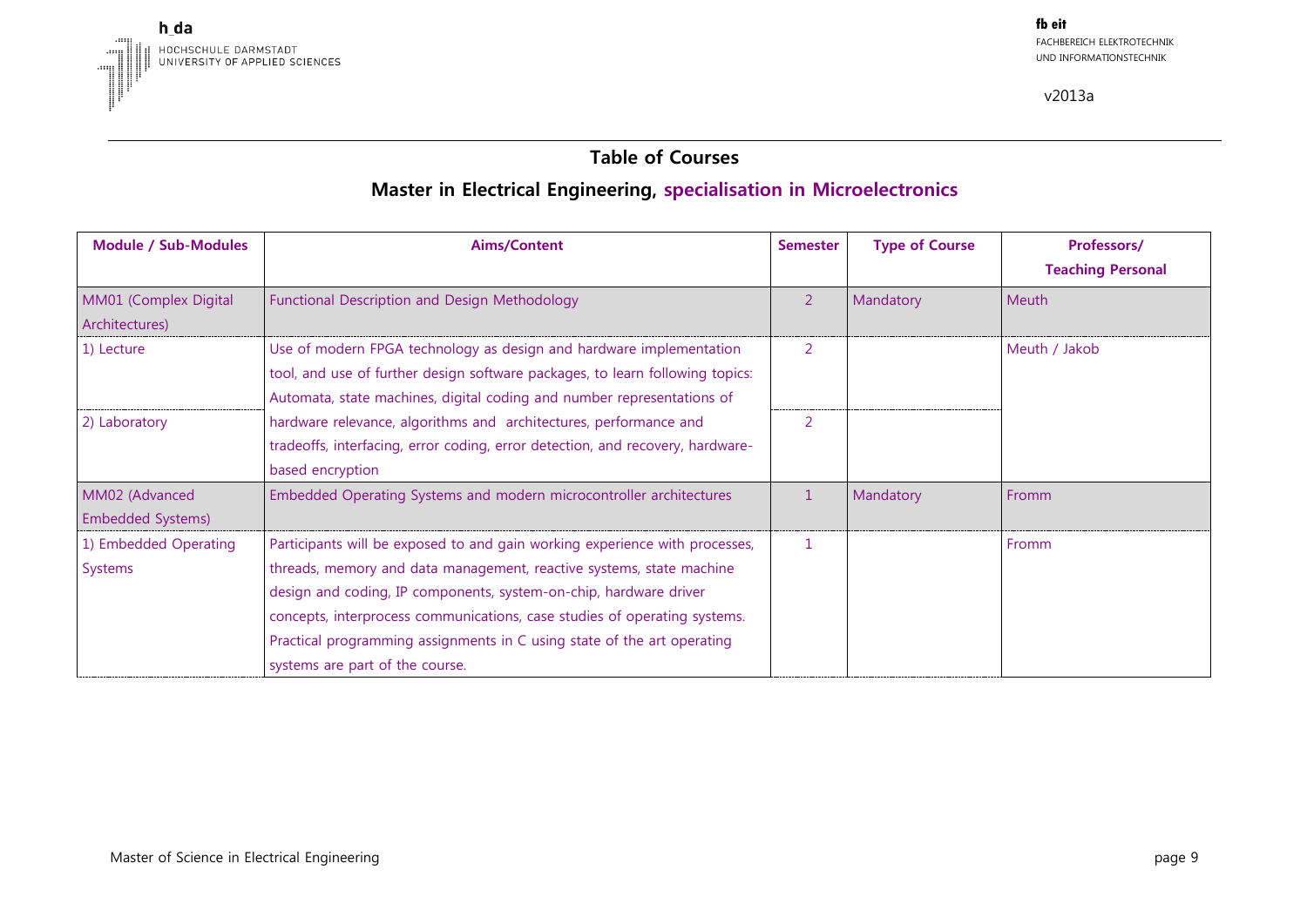

| <b>Module / Sub-Modules</b> | <b>Aims/Content</b>                                                      | <b>Semester</b> | <b>Type of Course</b> | Professors/              |
|-----------------------------|--------------------------------------------------------------------------|-----------------|-----------------------|--------------------------|
|                             |                                                                          |                 |                       | <b>Teaching Personal</b> |
| 2) Advanced                 | Participants will be introduced to the design and programming of modern  | $\mathbf{1}$    |                       | Schaefer                 |
| Microcontroller             | microcontrollers. The course will cover                                  |                 |                       |                          |
| Architectures               | - microcontroller architectures,                                         |                 |                       |                          |
|                             | - IP components, system on chip design,                                  |                 |                       |                          |
|                             | - microcontroller driver development,                                    |                 |                       |                          |
|                             | - memory protection and memory management,                               |                 |                       |                          |
|                             | - hardware/software co-design,                                           |                 |                       |                          |
|                             | embedded code design,                                                    |                 |                       |                          |
|                             | development and test tools                                               |                 |                       |                          |
| MM03 (Microelectronic       | <b>CMOS VLSI Design</b>                                                  | $\mathbf{1}$    | Mandatory             | Schumann                 |
| Systems)                    |                                                                          |                 |                       |                          |
| 1) Lecture                  | Participants will be exposed to topics and/or gain practical design tool | 1.              |                       | Schumann                 |
|                             | experience with MOS-transistor and scaling influence. CMOS processing,   |                 |                       |                          |
|                             | basic CMOS gates, power dissipation, implementation in arithmetic        |                 |                       |                          |
| 2) Laboratory               | operations, Hardware Description Language VHDL, design methodology       | 1               |                       |                          |
| MM04 (Design and Test of    | Advanced Design and Test Procedures for Integrated Circuits              | 2               | Mandatory             | Schumann                 |
| Microelectronic Systems)    |                                                                          |                 |                       |                          |
| 1) Lecture                  | Participants will be exposed to topics and/or gain practical design tool | 2               |                       | Schumann                 |
|                             | experience with performance parameters of microelectronic systems, high- |                 |                       |                          |
|                             | speed logic design, low-power design concepts, design issues of memory   |                 |                       |                          |
| 2) Laboratory               | devices, design for testability, self-test methods                       | $\overline{2}$  |                       |                          |
| MM05 (Signal Processing     | Hardware Oriented Signal Processing Architectures                        | $\overline{2}$  | written and computer  | Meuth                    |
| Hardware)                   |                                                                          |                 | examination           |                          |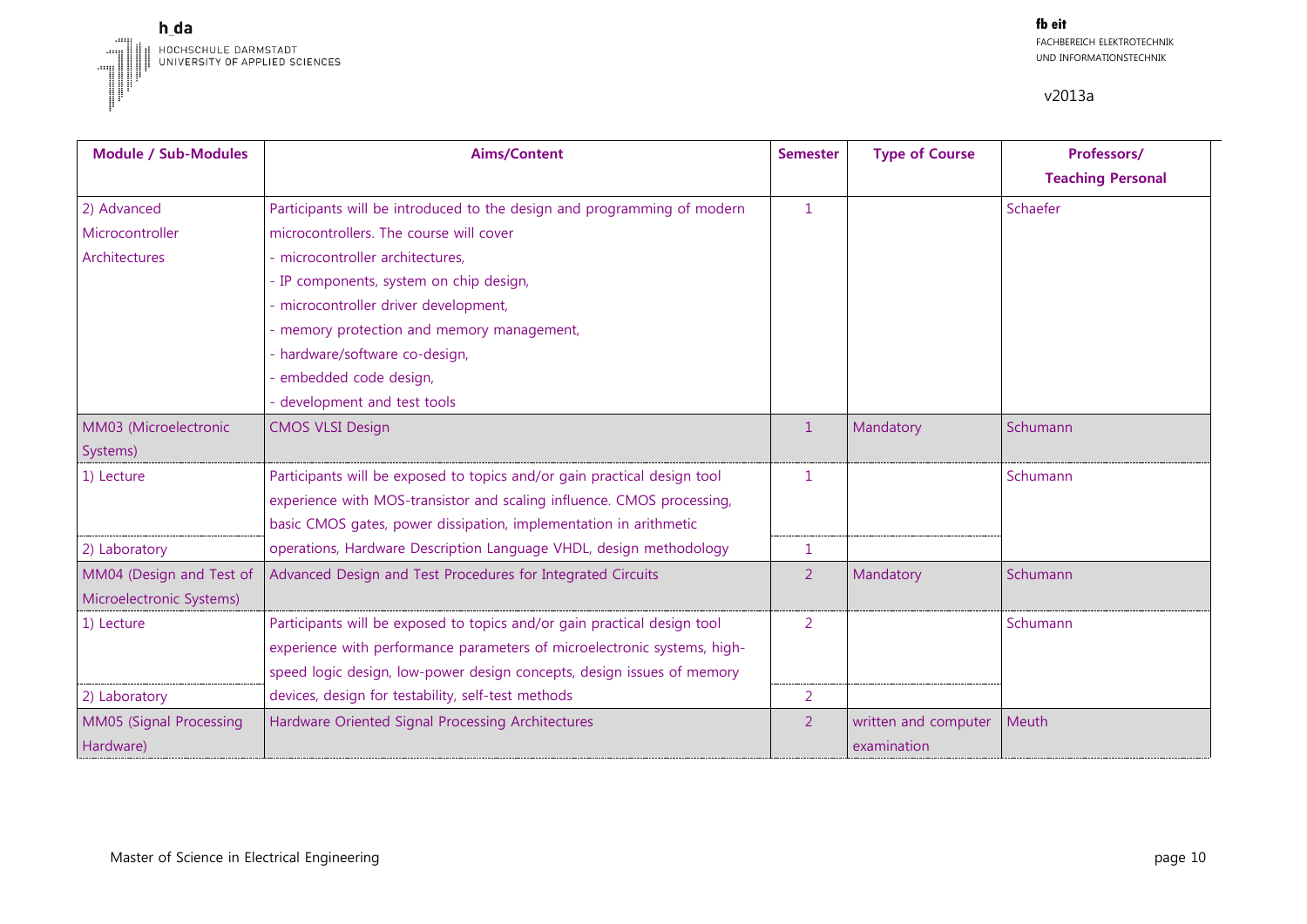

| <b>Module / Sub-Modules</b> | Aims/Content                                                                                                                                                                                                                                                                                                                                              | <b>Semester</b> | <b>Type of Course</b> | Professors/<br><b>Teaching Personal</b> |
|-----------------------------|-----------------------------------------------------------------------------------------------------------------------------------------------------------------------------------------------------------------------------------------------------------------------------------------------------------------------------------------------------------|-----------------|-----------------------|-----------------------------------------|
| 1) Lecture                  | The module takes a hardware design perspective of the entire signal<br>processing chain, to learn following topics:<br>Anti-aliasing and reconstruction filters, quantization, sampling, conversion<br>and reconstruction, over- and under-sampling, errors and error propagation,                                                                        | $\overline{2}$  |                       | Meuth / Jakob                           |
| 2) Laboratory               | digital signal and function generation, binary sin/cos generation, noise<br>shaping, digital filter design, FFT architectures, Z-transform and bit-true<br>representations in time and frequency domain, actual hardware imple-<br>mentations of theses digital systems in FPGA.                                                                          | 2               |                       |                                         |
| MM06 (CMOS Analog)          | Transistors, Amplifiers and Signal Converters                                                                                                                                                                                                                                                                                                             | 2               | written examination   | Hoppe                                   |
| 1) Lecture                  | Gain understanding in and/or practical design experience with MOS<br>fabrication technology, transistor models, passive components and parasitics,<br>basic analogue building blocks, voltage and current sources, CMOS                                                                                                                                   | 2               |                       | Hoppe                                   |
| 2) Laboratory               | amplifiers and gain stages, differential amplifiers and comparators,<br>operational amplifiers, global performance parameters as gain, input/output<br>impedance, bandwidth, linear circuit network analysis and feedback<br>stabilisation, mixed signal designs, analog to digital conversion, sample and<br>hold circuits, digital to analog conversion | 2               |                       |                                         |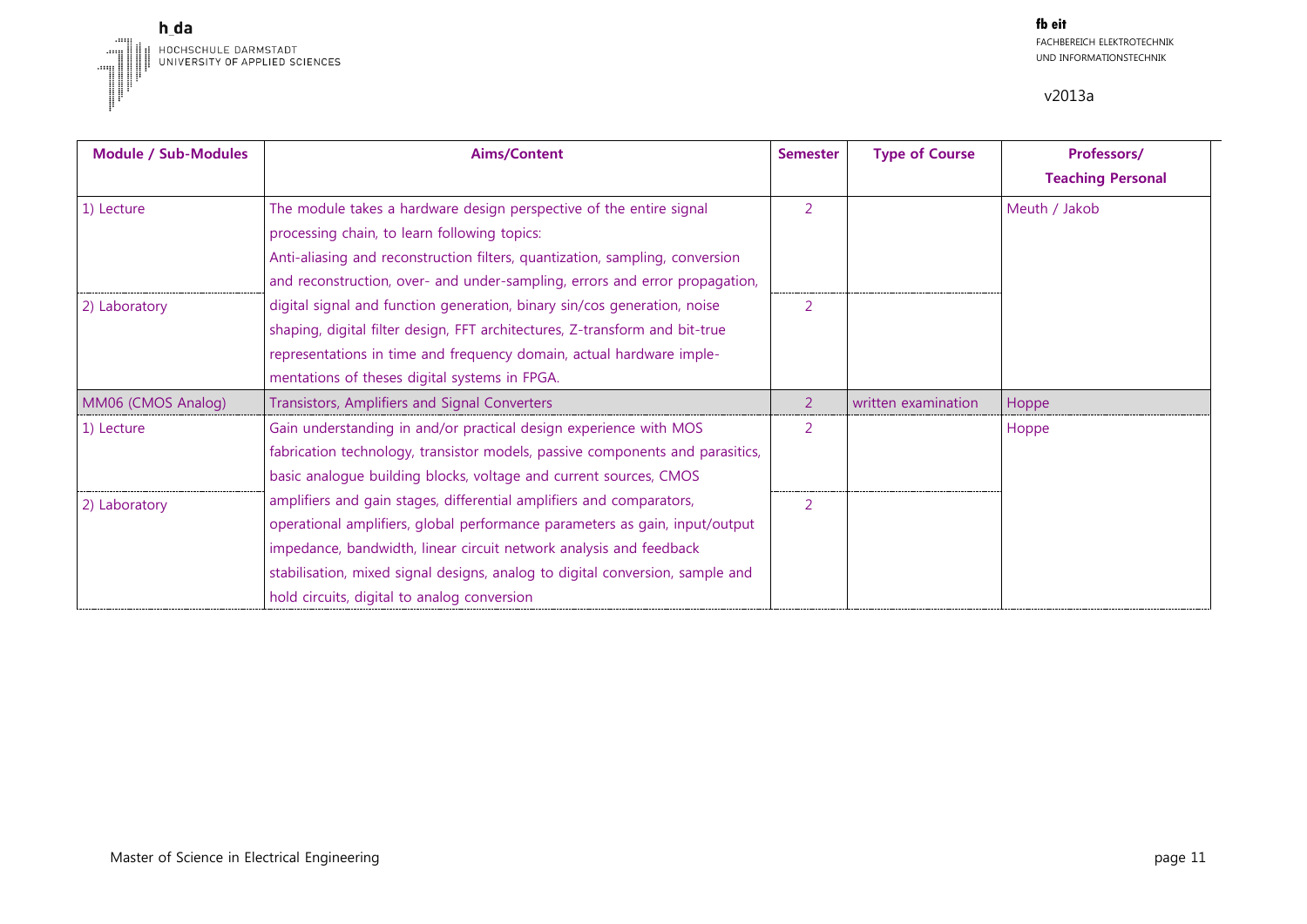

#### **Table of Courses**

## **Master in Electrical Engineering, specialisation in Power Engineering**

| <b>Module / Sub-Modules</b>       | <b>Aims/Content</b>                                                              | <b>Semester</b> | <b>Type of Course</b> | Professors/<br><b>Teaching Personal</b> |
|-----------------------------------|----------------------------------------------------------------------------------|-----------------|-----------------------|-----------------------------------------|
| ME01 (High Voltage<br>Technology) | High Voltage (HV) Technology, Theory of Electrical Field                         | $\mathbf{1}$    | Mandatory             | <b>Betz</b>                             |
| 1) High Voltage                   | Participants will learn about voltage effects in HV networks, ac HV sources,     | $\mathbf{1}$    |                       | Betz, Frontzek                          |
| Technology                        | impulse voltage sources, influence of voltage and time characteristics on        |                 |                       |                                         |
|                                   | insulating materials, HV properties and behaviour of gaseous, liquid and         |                 |                       |                                         |
|                                   | solid insulating materials, design and development of HV insulating systems      |                 |                       |                                         |
|                                   | and their withstand ability. Participants will learn to execute dielectric and   |                 |                       |                                         |
|                                   | thermal simulations, failure mode analysis (FMEA), type testing and routine      |                 |                       |                                         |
|                                   | testing, standardisation in the field of HV (IEC, DIN VDE, ANSII)                |                 |                       |                                         |
| 2) Theory of Electrical           | Participants will be familiarized with Maxwell Equations basics, field and       | $\mathbf{1}$    |                       | Betz, Frontzek                          |
| Fields                            | potential distributions of common geometries, Field distributions of             |                 |                       |                                         |
|                                   | inhomogeneous elements as e.g. spike plates, qualitative 'by hand' concepts      |                 |                       |                                         |
|                                   | to generate field distributions, analysis of electric fields, field solvers (FEM |                 |                       |                                         |
|                                   | and Boundary Element Methods), simulation tools (performance and                 |                 |                       |                                         |
|                                   | limitations)                                                                     |                 |                       |                                         |
| ME02 (Power System and            | Power Network Structures, Components, Interaction, Operational Control and       | $\mathbf{1}$    | Mandatory             | Metz                                    |
| control technology)               | System Behaviour with Tool Training                                              |                 |                       |                                         |
| 1) Power Systems and              | Participants will be introduced to procedures and technologies, and will         | 1               |                       | Metz, Graf                              |
| Control                           | acquire theoretical background in:                                               |                 |                       |                                         |
|                                   | voltage, frequency, load balancing and flow, and stability control, demand       |                 |                       |                                         |
|                                   | side management, system faults, relays and protection, power system              |                 |                       |                                         |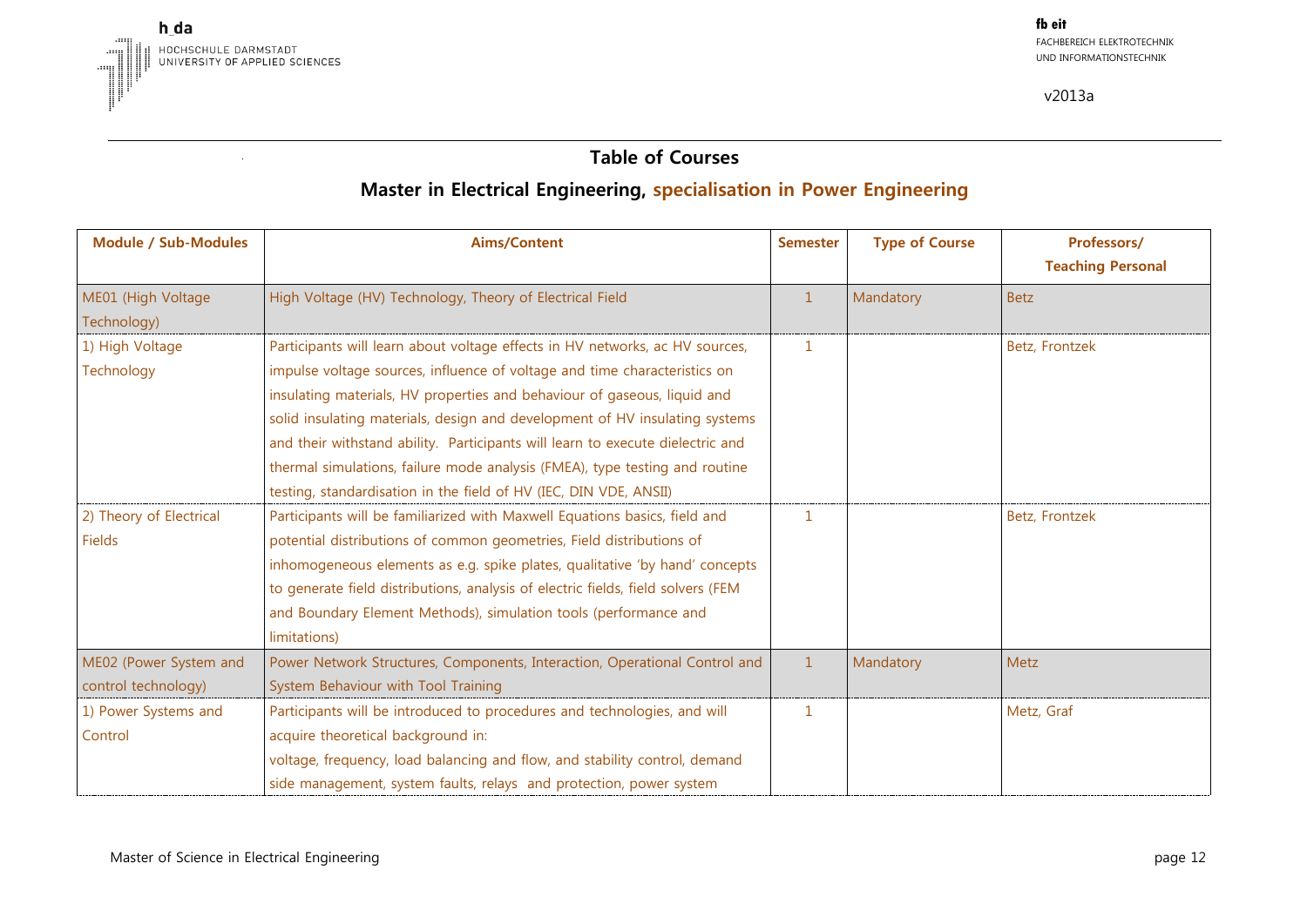

| Module / Sub-Modules        | <b>Aims/Content</b>                                                             | <b>Semester</b> | <b>Type of Course</b> | Professors/<br><b>Teaching Personal</b> |
|-----------------------------|---------------------------------------------------------------------------------|-----------------|-----------------------|-----------------------------------------|
|                             | structures, supervision and control, quality and specification of power         |                 |                       |                                         |
|                             | supplies, switching, measurements, transmission lines, transformers, neutral    |                 |                       |                                         |
|                             | point handling                                                                  |                 |                       |                                         |
| 2) Operational Training Lab | Closely overlapping to sub-module 1), participants will work on a standard      | 1               |                       | Metz                                    |
|                             | SCADA control system and on an actual dynamic training simulator to train       |                 |                       |                                         |
|                             | all operational tasks and system responses of full 400/110/20 kV power          |                 |                       |                                         |
|                             | grids, including isolators, breakers, coupling, generators, time-, voltage- and |                 |                       |                                         |
|                             | frequency dependent loads, faults and protection relays                         |                 |                       |                                         |
| ME03 (Control of electrical | Drive control and e-mobility.                                                   | $\overline{2}$  | Mandatory             | Wagner                                  |
| drives and E-mobility))     |                                                                                 |                 |                       |                                         |
| 1) Controlled drives        | <b>Content Course Controlled Drives:</b>                                        | 2               |                       | Wagner                                  |
|                             | - Basics of torque generation, voltage induction, rules                         |                 |                       |                                         |
|                             | - Basics of electrical machines                                                 |                 |                       |                                         |
|                             | - DC-motor, dynamics and simulation                                             |                 |                       |                                         |
|                             | - Three-phase drives (asynchronous-, synchronous-machines,                      |                 |                       |                                         |
|                             | - Transfer-functions of DC- and asynchronous machines                           |                 |                       |                                         |
|                             | - Transfer-functions of power-converters                                        |                 |                       |                                         |
|                             | - Sensors for current-, speed-, position-measurement                            |                 |                       |                                         |
|                             | - Control-Methods and strategies for E-machines (DC- AC-machines)               |                 |                       |                                         |
|                             | - Simulation of electromechanical systems                                       |                 |                       |                                         |
|                             | - Stepper motors                                                                |                 |                       |                                         |
| 2) E-mobility               | Content Course e-mobility:                                                      | 2               |                       | <b>Bauer</b>                            |
|                             | - History of electric vehicles                                                  |                 |                       |                                         |
|                             | - Physical and mechanical basics of vehicle technology                          |                 |                       |                                         |
|                             | - Electric power supply on vehicles                                             |                 |                       |                                         |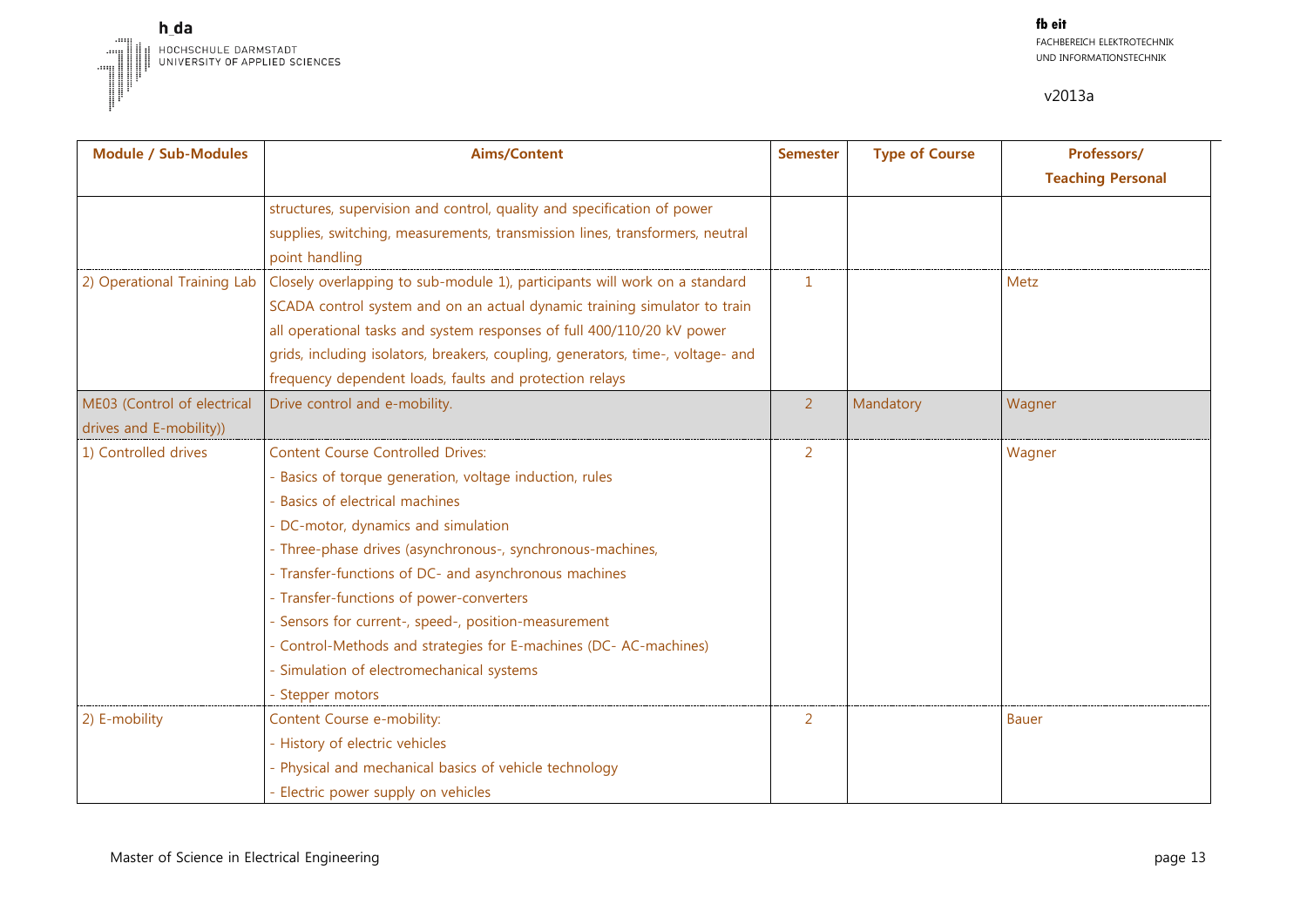

| <b>Module / Sub-Modules</b> | <b>Aims/Content</b>                                                            | <b>Semester</b> | <b>Type of Course</b> | Professors/              |
|-----------------------------|--------------------------------------------------------------------------------|-----------------|-----------------------|--------------------------|
|                             |                                                                                |                 |                       | <b>Teaching Personal</b> |
|                             | <b>Electric drives</b>                                                         |                 |                       |                          |
|                             | - Hybrids, full-e-vehicles, electrical locomotives                             |                 |                       |                          |
|                             | - Infrastructure for e-mobility                                                |                 |                       |                          |
| ME04 (Power Electronics     | Power Electronic Components, Switching Power Supply                            | $\overline{2}$  | Mandatory             | Michel                   |
| and Switching Power         |                                                                                |                 |                       |                          |
| Supply)                     |                                                                                |                 |                       |                          |
| 1) Power Electronics        | Participants shall understand power electronic devices and circuits. They will | 2               |                       | Michel                   |
|                             | be introduced to various devices and circuits for con¬trol¬ling and            |                 |                       |                          |
|                             | converting electrical power in the fields of drives and renewable energies.    |                 |                       |                          |
|                             | Semiconductor devices, rectifiers and inverters, gate drive circuits and pro-  |                 |                       |                          |
|                             | tection, power quality, reactive power and har¬mo¬nics, choppers and           |                 |                       |                          |
|                             | converters, mo¬dulation techniques, po¬wer sup¬plies, resonant switching       |                 |                       |                          |
|                             | techniques and applications, matrix - and high voltage converters are the      |                 |                       |                          |
|                             | topics.                                                                        |                 |                       |                          |
| 2) Switch.mode Power        | Content of course "Switch-mode Power Supplies"                                 | 2               |                       | Jakob                    |
| Supplies                    | - short repetition of basic switch mode topologies, Buck, Boost, Fly-Back      |                 |                       |                          |
|                             | - choking coils                                                                |                 |                       |                          |
|                             | - Forward- and Push-Pull-Converter                                             |                 |                       |                          |
|                             | - Resonant Converter                                                           |                 |                       |                          |
|                             | - Power-Factor Control                                                         |                 |                       |                          |
|                             | - Control of switch mode power supplies,                                       |                 |                       |                          |
|                             | - Transistor drive circuits                                                    |                 |                       |                          |
|                             | - Calculation of transformers and choking coils                                |                 |                       |                          |
|                             | - Radio Interference Filter                                                    |                 |                       |                          |
|                             | - Design of printed circuit boards                                             |                 |                       |                          |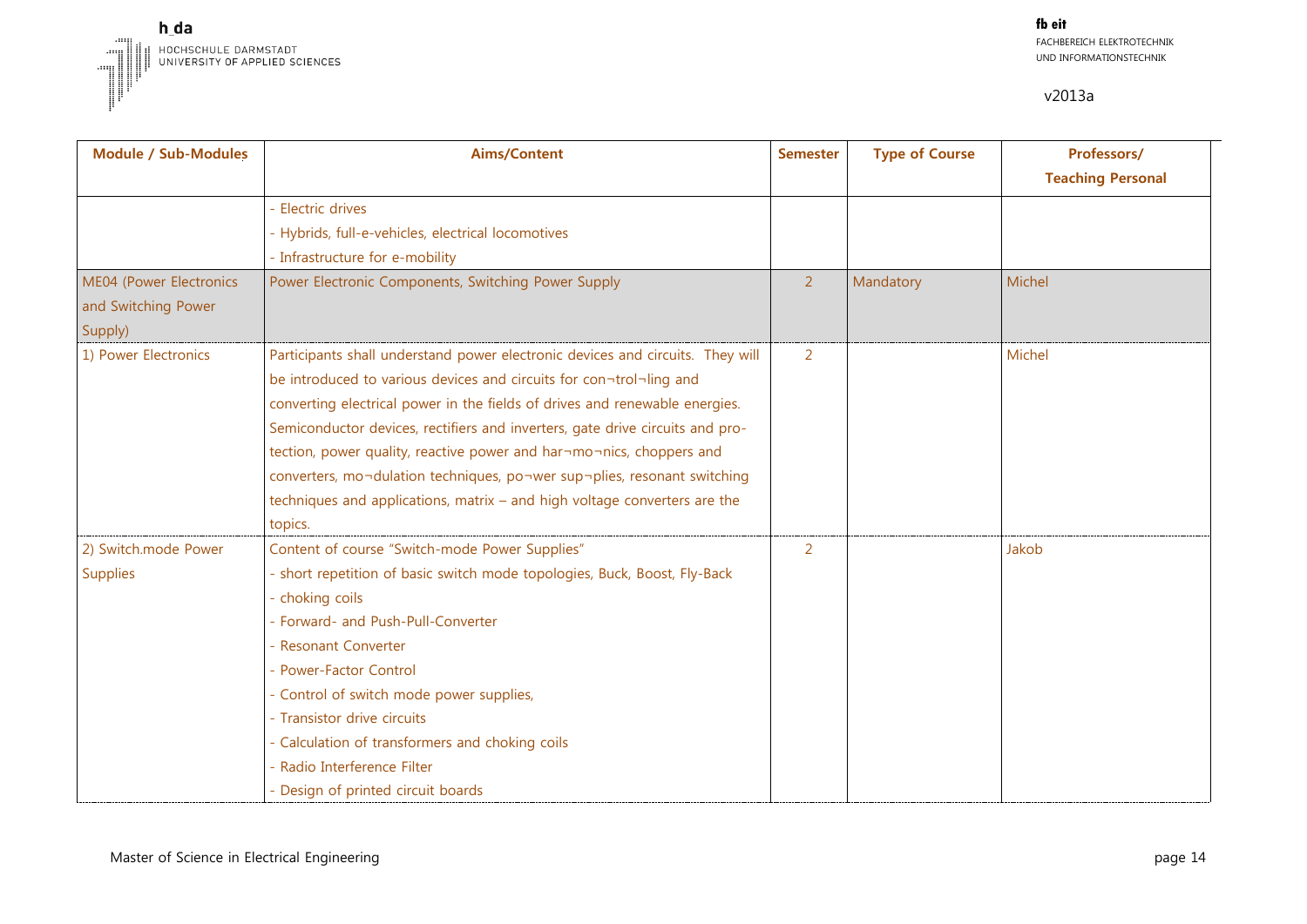

| <b>Module / Sub-Modules</b> | <b>Aims/Content</b>                                                          | <b>Semester</b> | <b>Type of Course</b> | Professors/              |
|-----------------------------|------------------------------------------------------------------------------|-----------------|-----------------------|--------------------------|
|                             |                                                                              |                 |                       | <b>Teaching Personal</b> |
| 3) Laboratory               | Characterization of various types of converters and machines: double-way     | $\overline{2}$  |                       | Wagner, Michel           |
|                             | converter and dc-machine, frequency converter and induction motor,           |                 |                       |                          |
|                             | chopper schemes                                                              |                 |                       |                          |
| ME05 (Renewable Energy      | Global and Technical Aspects of Renewable Energy Systems, Their Use and      | $\mathbf{1}$    | Elective              | Jakob                    |
| Systems)                    | Implementation                                                               |                 |                       |                          |
| 1) Renewable Energy         | Participants will gain insight into physics, technology and economics of     | $\mathbf{1}$    |                       | Jakob                    |
|                             | renewable energy production of high technological and market potential:      |                 |                       |                          |
|                             | environment, climate change and renewable energy vs. conventional sources:   |                 |                       |                          |
|                             | World energy stock, geothermal energies, resources and technology, solar     |                 |                       |                          |
|                             | energy, solar radiation and photo-voltaics, wind power, resources and        |                 |                       |                          |
|                             | technology, future perspectives                                              |                 |                       |                          |
| 2) Fuel Cells and Hydrogen  | Participants will gain insight into hydrogen, combustion, storage, and       | $\mathbf{1}$    |                       | Schmidt-Walter           |
| Techniques                  | handling, fuel cell function, efficiency, and types (AFC, PEMFC, MCFC, SOFC, |                 |                       |                          |
|                             | DMFC), fuel cell systems, components and assemblies                          |                 |                       |                          |
| ME06 (Smart Grids)          | Introduction to smart grids incl. operational training.                      | $\overline{2}$  | Elective              | Metz                     |
| 1) Smart Grids              | Content of course "Smart Grids"                                              | 2               |                       | Metz, Graf               |
|                             | - Power systems history, Environment effects, Needs for new structures       |                 |                       |                          |
|                             | Overview to the vision                                                       |                 |                       |                          |
|                             | - Power stability and regulations                                            |                 |                       |                          |
|                             | - Power grid components                                                      |                 |                       |                          |
|                             | - TSO and DSO Grids and operational tasks                                    |                 |                       |                          |
|                             | - Legislation and regulation                                                 |                 |                       |                          |
|                             | - Concepts and components for Smart Grids                                    |                 |                       |                          |
|                             | - Smart Communication and Smart Metering                                     |                 |                       |                          |
|                             | - Standardizations                                                           |                 |                       |                          |